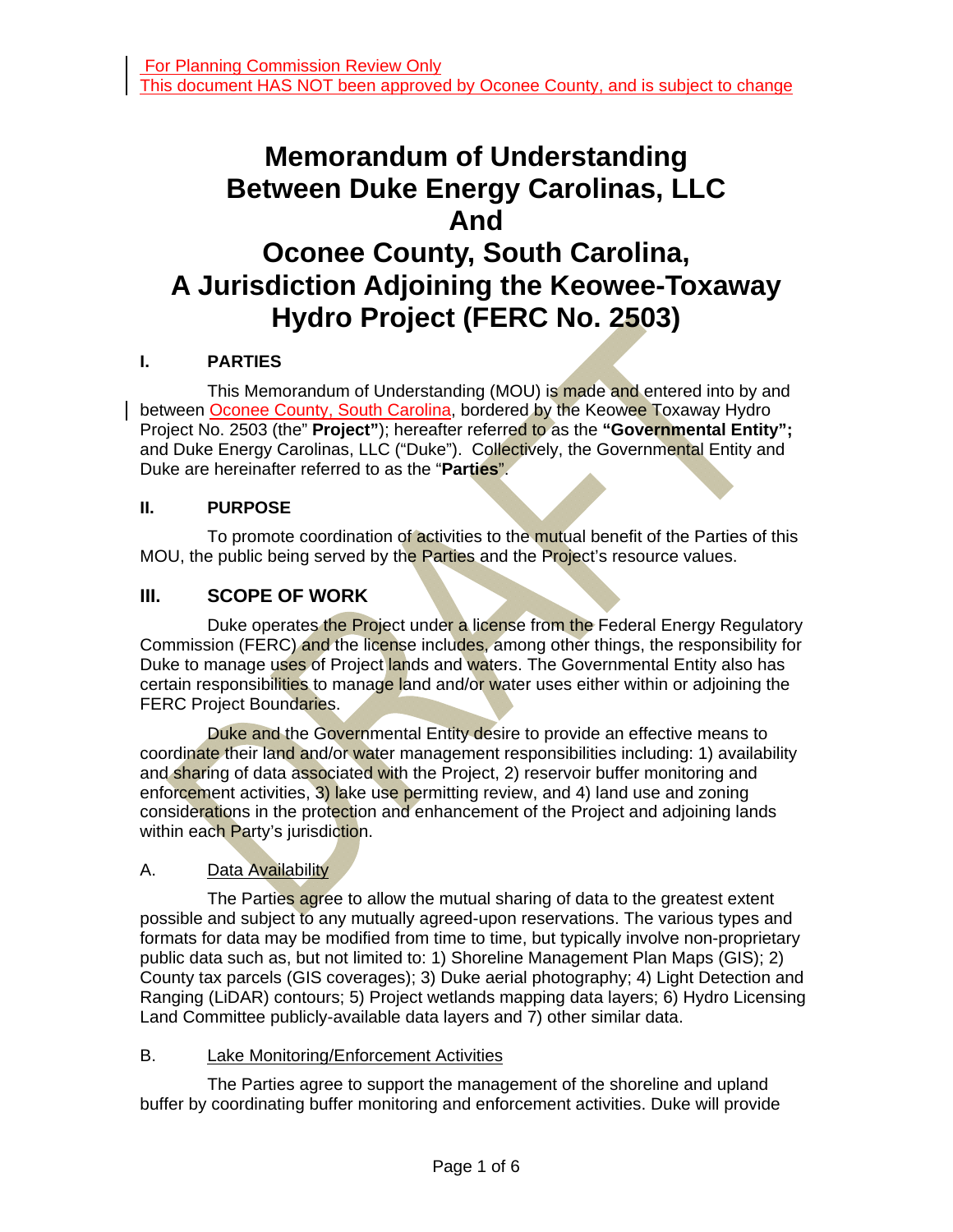#### For Planning Commission Review Only This document HAS NOT been approved by Oconee County, and is subject to change

additional buffer monitoring capabilities to enhance the existing monitoring conducted by the Governmental Entity. The Governmental Entity will provide Duke the most current buffer regulations for the Governmental Entity's jurisdiction. Duke will provide this information to its appropriate Lake Services Representatives ("Reps") for the particular region. The Reps will become familiar with the basic requirements of the regulations. During routine lake use permitting surveillance activities, the Reps will note any potential buffer violations and report the location and nature of the activity to the appropriate Governmental Entity within three (3) business days of noting the activity.

 Likewise, Duke will provide the Governmental Entity its most current Shoreline Management Guidelines (SMG) with the expectation that any Governmental Entity will notify Duke within a similar timeframe (i.e., 3 business days) of any potential SMG violation within the Project Boundaries (full pond contour MSL) of a particular reservoir. Duke will document this interaction by tabulating the number of reported incidents, to whom reports were provided and when, and the nature of the potential violation.

The Parties further agree to coordinate and support each other's enforcement activities (as allowed by state regulation or county / municipal ordinance). In addition Duke will withhold review of any pending or future permitting activities for the property in question until all buffer, sedimentation/erosion control and SMG violation issues are resolved or a remedial action plan, satisfactory to the affected Parties, is accepted. Coordination of these enforcement activities will be in the form of e-mail or fax notification. See Attachment A {to be developed when the MOU is finalized} for a listing of the specific contacts within Duke and the Governmental Entity.

#### C. Lake Use Permitting Review

The Parties also agree to coordinate and support each other's permit review processes for activities within the Project Boundaries. Duke will continue to require, as part of its SMG criteria that all facility construction, stabilization, and/or excavation activities comply with all applicable local, state and federal regulations. Duke will coordinate with the Governmental Entity to develop a mutually satisfactory protocol to notify one another that authorization has been granted or denied. Typically, this will involve all lake use permit applicants being directed by Duke to contact the appropriate Governmental Entity for review and any required authorizations prior to Duke accepting a lake use permit application as complete. Also, for the benefit of the lake use permit applicant and those Governmental Entities involved in permit review, Duke will require lake use permit applicants to include copies of any required building permits or other authorization documentations in its applications. This verification can be provided by either the applicant or the Governmental Entity.

### D. Land Use and Zoning Considerations

 While the Shoreline Management Plan (SMP) classification maps and associated lake use restrictions provide a function similar to zoning in considering future uses of shoreline areas within the FERC Project Boundaries, they are not intended to be a substitute for or directly tied to local land use and zoning plans. Local land use and zoning plans are typically more restrictive and tailored to the conditions that exist in a very specific location. Additionally, local land use and zoning plans often include a mechanism that provides some degree of flexibility for modification to meet specific circumstances. Because of this fact, and the fact that the SMP classifications and lake use restrictions are determined and implemented based on Project specific conditions, and have little or no flexibility to modify the future uses without FERC review and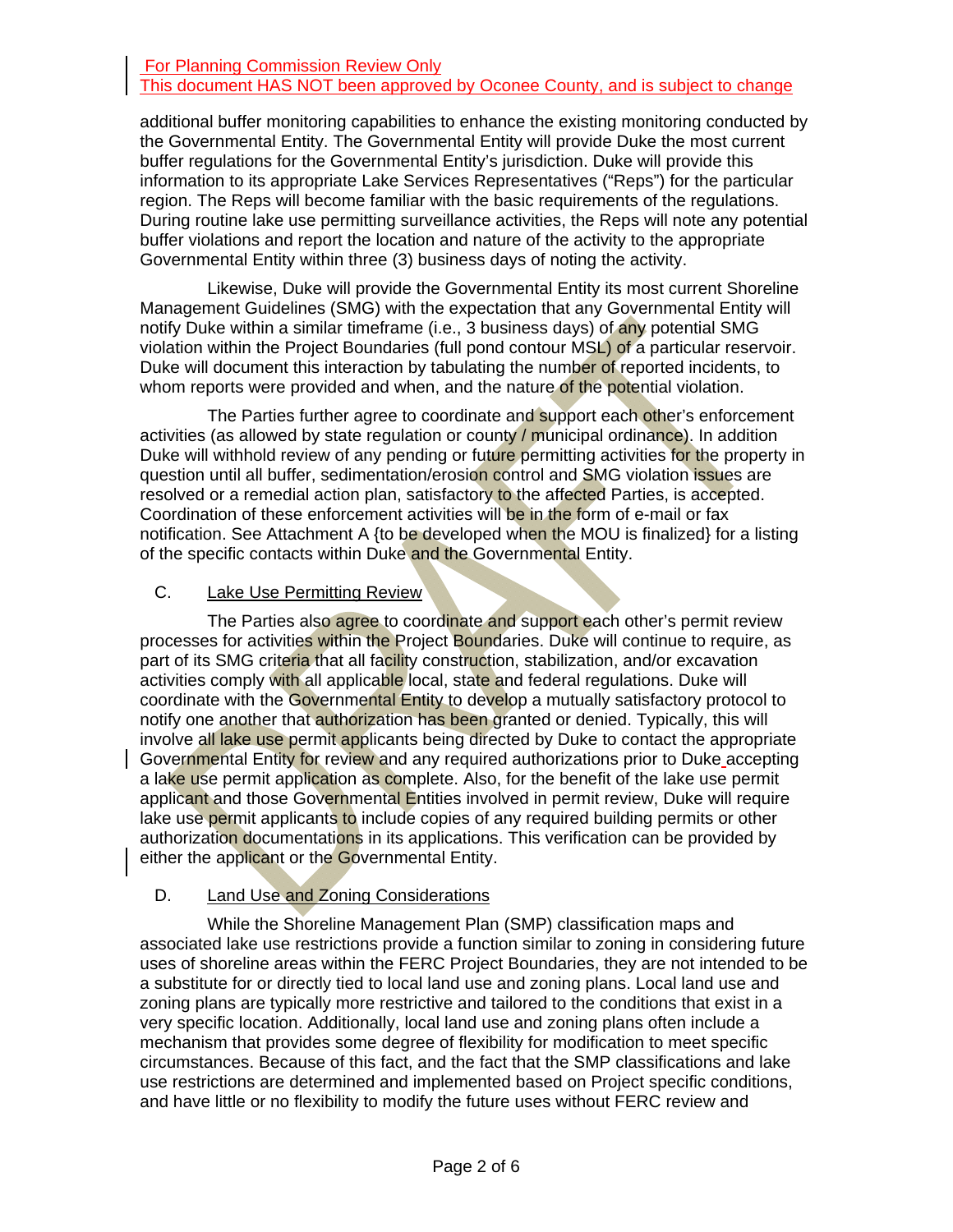approval, the SMP classifications may not be consistent with local land use plans and zoning. It is critical to understand that although there may be instances of inconsistency between the two, the SMP classifications do not supersede or alter the authority and effectiveness of the local plans.

**IV.** The Parties agree that considerable effort has been invested in the development and implementation of local land use and zoning plans. Further, these plans should not be superseded by other entities that may require less restriction associated with a particular use. To continue to reinforce the effectiveness and implementation of these local plans, Duke agrees to not issue a permit for activities in conflict with local plans, provided Duke is made aware of the conflict by the Governmental Entity. Additionally, Duke will not interfere with *implementation* of the local plans, by either supporting a position by a lake use permit applicant that is contrary to the allowed use under the local plans or by circumventing an established permit review protocol as identified in the Lake Use Permitting Review section of this MOU or the requirements of the SMG that require all lake use permit applicants to comply with all applicable local, state, and federal regulations.

# V. MUTUAL AGREEMENTS

*{Specific detailed protocols will be developed on an individual basis with the Parties at the time of negotiating a final Memorandum of Understanding. This will allow flexibility in assuring each individual Memorandum of Understanding will more adequately meet the needs of all Parties.}* 

#### **It is mutually agreed by all Parties to this MOU that:**

- A. The Parties will review the effectiveness of the MOU after the first year and every five years beginning in 2012 and evaluate potential modifications that more adequately address the purpose of this MOU.
- B. The Parties will work in partnership to promote the MOU, and its benefits to the Project and community, in discussions with other resource management agencies, adjoining property owners, land developers, governments, elected officials, non-governmental organizations, and the general public.
- C. Duke, within the limits of its permitting authority, will support implementation and enforcement by the Governmental Entity of regulations within and adjacent to the FERC Project Boundaries, including but not limited to sedimentation and erosion control, buffer creation/maintenance/restoration, and land use planning and zoning, but Duke will not as part of this MOU directly implement and enforce any regulation except as specifically identified in this MOU or as required by law.
- D. Should the Governmental Entity desire to create and develop a visioning or long-range planning process related to the overall character of the reservoir area and future development within and adjacent to the FERC Project Boundaries, then Duke will participate in, but not lead, that effort.
- E. In the event that a Party no longer approves implementation of any of the provisions referenced in this MOU, the individual Party and Duke agree to promptly confer to determine what, if any, modifications to this MOU should be made to address the issue(s) of concern.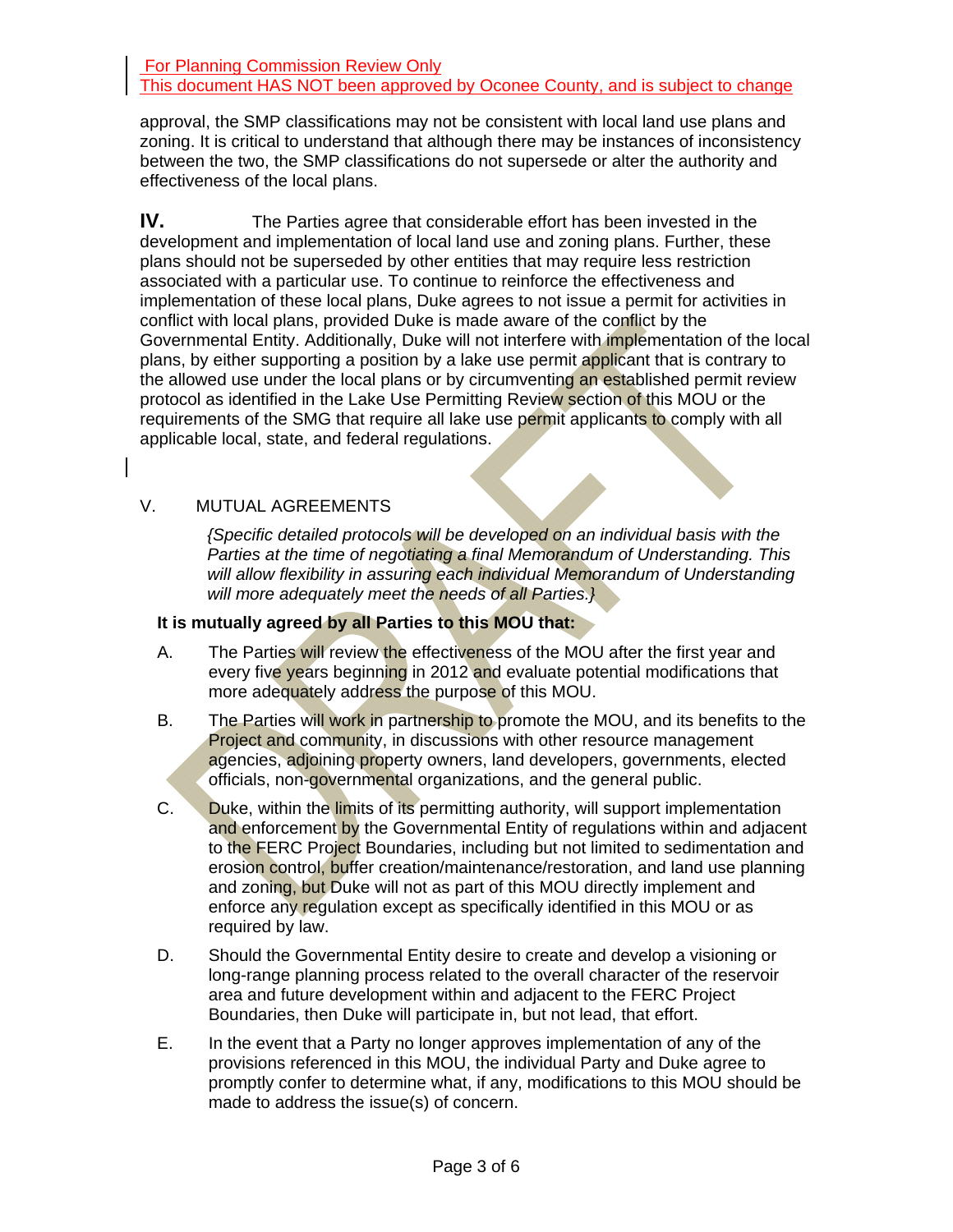- F. In the event that a Party no longer desires to be a part of this MOU or any modification(s), then the individual Party and Duke in their sole discretion may terminate their relationship within this MOU. Written notice must be provided by the Party desiring to withdraw from the MOU at least thirty days prior to termination.
- G. Each Party agrees that it will be responsible for its own acts and the results thereof and shall not be responsible for the acts of the other Party and the results thereof. Each Party, therefore, agrees that it will assume all risk and liability to itself, its agents or employees, for any injury to persons or property resulting in any manner from the conduct of its own operations, and the operation of its agents or employees under this MOU, for any loss, cost, damage, or expense resulting at any time from any and all causes due to any act or acts, negligence, or the failure to exercise proper precautions, of or by itself or its agents or its own employees, while **occupying** or visiting the premises under and pursuant to the MOU.
- H. The terms of the MOU will apply to the following reservoirs of the Keowee-Toxaway Project No. 2503 even if any of the associated hydro developments are included in different FERC licenses:

*Lake Keowee* 

*Lake Jocassee* 

I. This MOU will terminate with the expiration of the New License unless the Parties agree to renew this MOU, but no Party is obligated to renew.

# **VI. FUNCTIONS**

*{Specific detailed protocols will be developed on an individual basis with the Parties at the time of negotiating a final Memorandum of Understanding. This*  will allow flexibility in assuring each individual Memorandum of Understanding will more adequately meet the needs of all Parties. This could include such *items as coordinated permit review based on buffer regulations, sedimentation/erosion control and other regulations.}* 

### **A.** Duke Energy Carolinas, LLC

### **Duke agrees t***o:*

Upon request by the Governmental Entity, provide available non-proprietary data identified in Section III.A of this document,

Provide the Governmental Entity notice of observed violations of duly adopted standards occurring in upland areas adjacent to the Project within 3 business days.

Provide appropriate staff from the Governmental Entity with an annual briefing and update on issues related to implementation of the SMP, to include an overview of lake use permits issued during the previous year.

Take part in an annual tour of the Project lakes with appropriate staff of the Governmental Entity to review development and potential impacts on the Projects and adjacent uplands.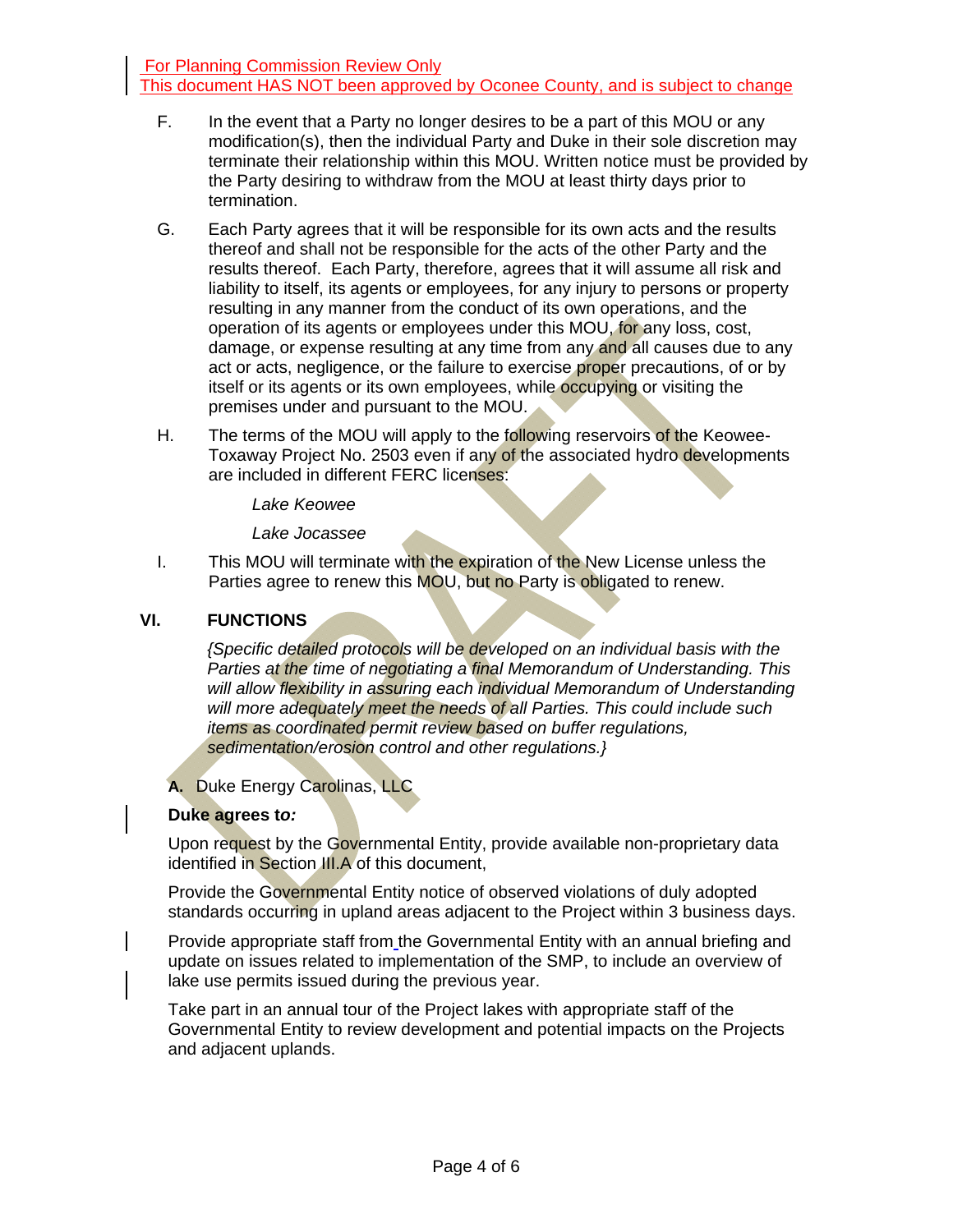At the request of the Governmental Entity, withhold issuance of any lake use permit associated with a parcel deemed to be in non-conformance with duly adopted standards.

For the purposes of determining setbacks, offsets, and other dimensional requirements of lake use permitting, to consider an approval by the Governmental Entity sufficient to permit an owner/developer to initiate construction of a proposed structure, subdivision, or other development to be existing development; however, Duke shall in no way be responsible for requesting updates related to approvals or denials by the Governmental Entity, and shall review all applications for lake use permits based on the best and most current information available.

#### **B.** The Governmental Entity

#### **The Governmental Entity agrees to:**

Upon request by Duke, provide available data identified in Section III.A of this document.

Provide Duke notice of observed violations of SMP standards occurring in the Project within 3 business days.

Provide appropriate Duke staff with an annual briefing and update on issues related to adopted plans and regulations, to include an overview of development permits issued during the previous year.

Take part in an annual tour of the Project lakes with appropriate Duke staff to review development and potential impacts on the Projects and adjacent uplands.

Work with Duke staff to create a notification process that will provide verification of approvals of proposed development.

# **VII. SIGNATURES**

IN WITNESS WHEREOF, the Parties hereto have executed this MOU as of the last written date below.



### **Duke Energy Carolinas, LLC**

\_\_\_\_\_\_\_\_\_\_\_\_\_\_\_\_\_\_\_\_\_\_\_\_\_\_\_\_\_\_\_\_\_\_\_\_\_\_\_\_\_\_\_\_\_\_\_ *(Printed Name of Signer)*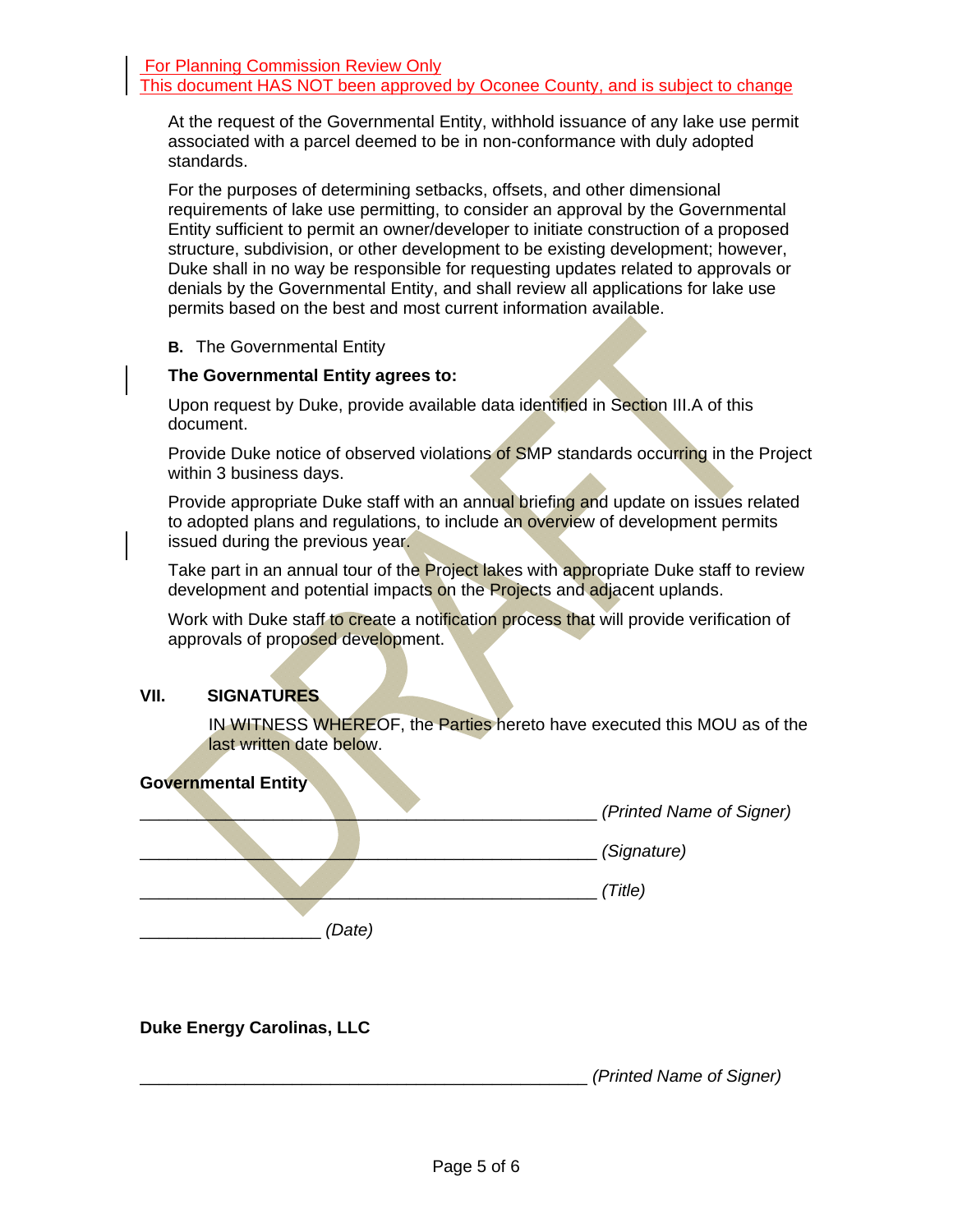|        | (Signature) |
|--------|-------------|
|        | (Title)     |
| (Date) |             |
|        |             |
|        |             |
|        |             |
|        |             |
|        |             |
|        |             |
|        |             |
|        |             |
|        |             |
|        |             |
|        |             |
|        |             |
|        |             |